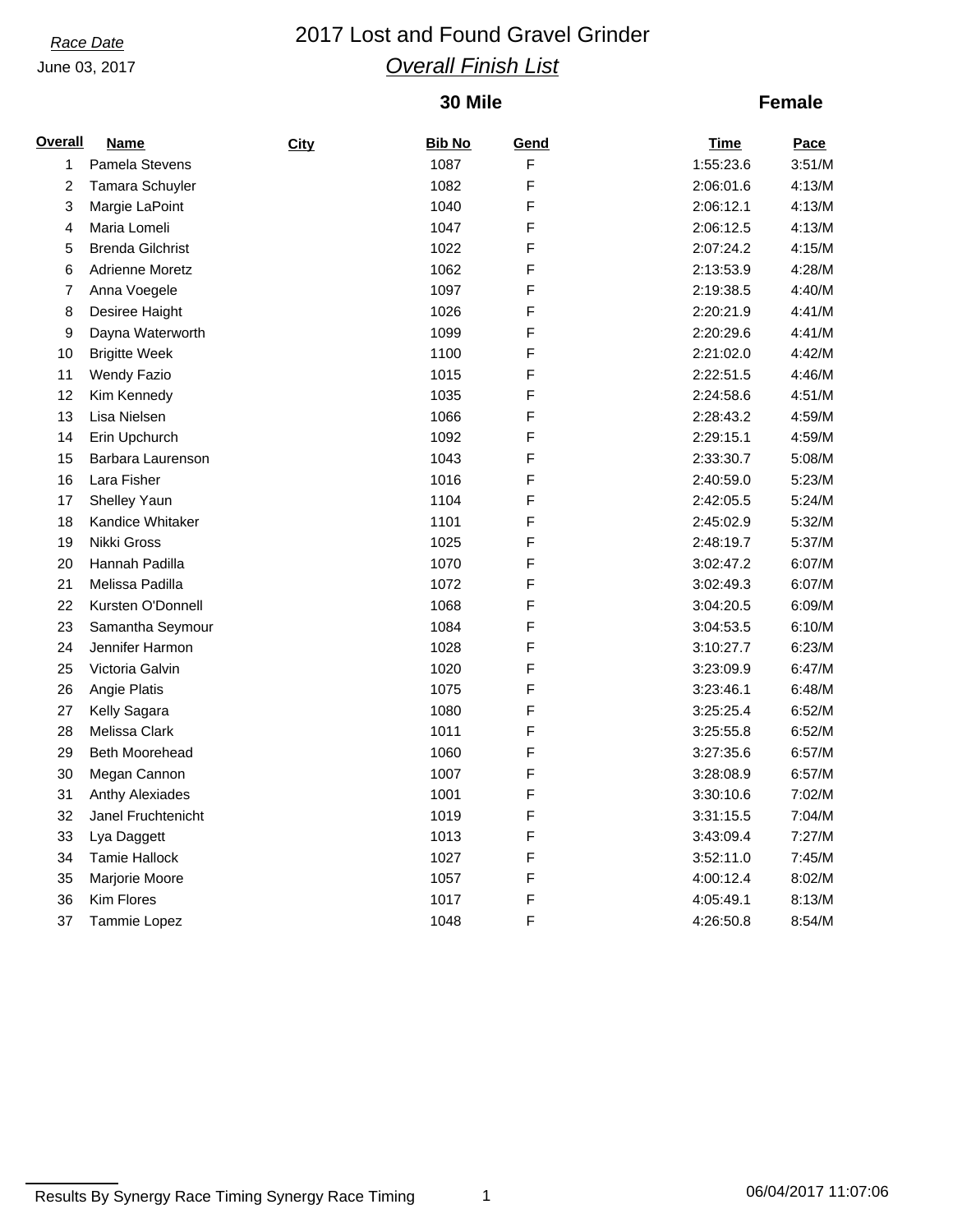June 03, 2017

## *Race Date* 2017 Lost and Found Gravel Grinder *Overall Finish List*

## **30 Mile**

#### **Male**

| <b>Overall</b> | <b>Name</b>            | City | <b>Bib No</b> | Gend | <b>Time</b> | <b>Pace</b> |
|----------------|------------------------|------|---------------|------|-------------|-------------|
| 1              | Korbin Moorehead       |      | 1107          | M    | 1:44:45.1   | 3:31/M      |
| 2              | Ryan Miller            |      | 1054          | M    | 1:47:52.4   | 3:37/M      |
| 3              | Peter Simonsen         |      | 1085          | M    | 1:56:54.5   | 3:55/M      |
| 4              | wade Lawrence          |      | 1044          | M    | 2:03:12.9   | 4:07/M      |
| 5              | Matthew Kihlthau       |      | 1036          | M    | 2:04:25.9   | 4:10/M      |
| 6              | Dave Pike              |      | 1074          | M    | 2:09:33.3   | 4:20/M      |
| 7              | <b>Michal Powell</b>   |      | 1076          | M    | 2:10:56.7   | 4:23/M      |
| 8              | Albert Battaglia       |      | 1086          | M    | 2:13:50.1   | 4:28/M      |
| 9              | Andrew Corson          |      | 1012          | M    | 2:20:23.1   | 4:41/M      |
| 10             | Ricahrd Moorehead      |      | 1059          | M    | 2:21:17.0   | 4:44/M      |
| 11             | James Scriven          |      | 1083          | M    | 2:21:34.0   | 4:44/M      |
| 12             | <b>Cleat Walters</b>   |      | 1098          | M    | 2:24:04.4   | 4:50/M      |
| 13             | Mike Upchurch          |      | 1093          | M    | 2:29:17.7   | 4:59/M      |
| 14             | Michael Stofan         |      | 1088          | M    | 2:29:50.8   | 5:02/M      |
| 15             | Maurizio Gavardoni     |      | 1021          | M    | 2:30:08.6   | 5:01/M      |
| 16             | Kris Larson            |      | 1041          | M    | 2:30:39.9   | 5:02/M      |
| 17             | Eric Van Vliet         |      | 1094          | M    | 2:32:27.2   | 5:06/M      |
| 18             | Scott Chadwick         |      | 1008          | M    | 2:40:09.5   | 5:21/M      |
| 19             | Ravi Nandwana          |      | 1064          | M    | 2:40:55.3   | 5:23/M      |
| 20             | <b>Frank Hattler</b>   |      | 1030          | M    | 2:41:09.3   | 5:24/M      |
| 21             | <b>Ed Hattler</b>      |      | 1029          | M    | 2:41:09.5   | 5:24/M      |
| 22             | Jon Sagara             |      | 1079          | M    | 2:41:23.5   | 5:24/M      |
| 23             | <b>Steve Lichliter</b> |      | 1045          | M    | 2:43:39.9   | 5:28/M      |
| 24             | michael hecker         |      | 1032          | M    | 2:44:12.2   | 5:29/M      |
| 25             | David Moffatt          |      | 1056          | M    | 2:54:40.3   | 5:51/M      |
| 26             | <b>Collin Moffatt</b>  |      | 1055          | M    | 2:54:42.7   | 5:51/M      |
| 27             | <b>Brandon Padilla</b> |      | 1071          | M    | 2:54:43.4   | 5:51/M      |
| 28             | <b>Reed Sato</b>       |      | 1081          | M    | 2:54:50.4   | 5:51/M      |
| 29             | james hurley           |      | 1033          | M    | 2:58:26.6   | 5:58/M      |
| 30             | Nick Lightle           |      | 1046          | M    | 3:02:31.3   | 6:06/M      |
| 31             | Jason Padilla          |      | 1073          | M    | 3:02:47.4   | 6:07/M      |
| 32             | Don Marshall           |      | 1049          | M    | 3:04:55.5   | 6:10/M      |
| 33             | Richard Claiborn       |      | 1010          | M    | 3:08:58.8   | 6:19/M      |
| 34             | <b>Gregory Vixie</b>   |      | 1096          | M    | 3:14:54.6   | 6:32/M      |
| 35             | Wai Chong              |      | 1009          | M    | 3:15:05.1   | 6:32/M      |
| 36             | Robert Anderson        |      | 1002          | M    | 3:17:56.1   | 6:38/M      |
| 37             | Si Moorehead           |      | 1061          | M    | 3:27:37.4   | 6:57/M      |
| 38             | Craig Arthur           |      | 1004          | M    | 3:27:38.5   | 6:57/M      |
| 39             | Jim Kirstein           |      | 1037          | M    | 3:30:07.0   | 7:02/M      |
| 40             | Bobby McMullen         |      | 1053          | M    | 3:30:46.2   | 7:03/M      |
| 41             | Noel Fruchtenicht      |      | 1018          | M    | 3:31:22.6   | 7:04/M      |
| 42             | Jeffrey Jacobs         |      | 1034          | M    | 3:31:51.5   | 7:05/M      |
| 43             | Ben Olivo              |      | 1069          | M    | 3:38:27.6   | 7:17/M      |
| 44             | <b>Hugh Nowell</b>     |      | 1067          | M    | 3:46:06.6   | 7:34/M      |
| 45             | Arturo Dominguez       |      | 1014          | M    | 3:57:54.4   | 7:57/M      |
| 46             | Paul Marvin            |      | 1051          | M    | 4:02:39.2   | 8:07/M      |
| 47             | Kevin Marshall         |      | 1050          | M    | 5:12:43.2   | 10:26/M     |

Results By Synergy Race Timing Synergy Race Timing 2 2 2 2 06/04/2017 11:07:08